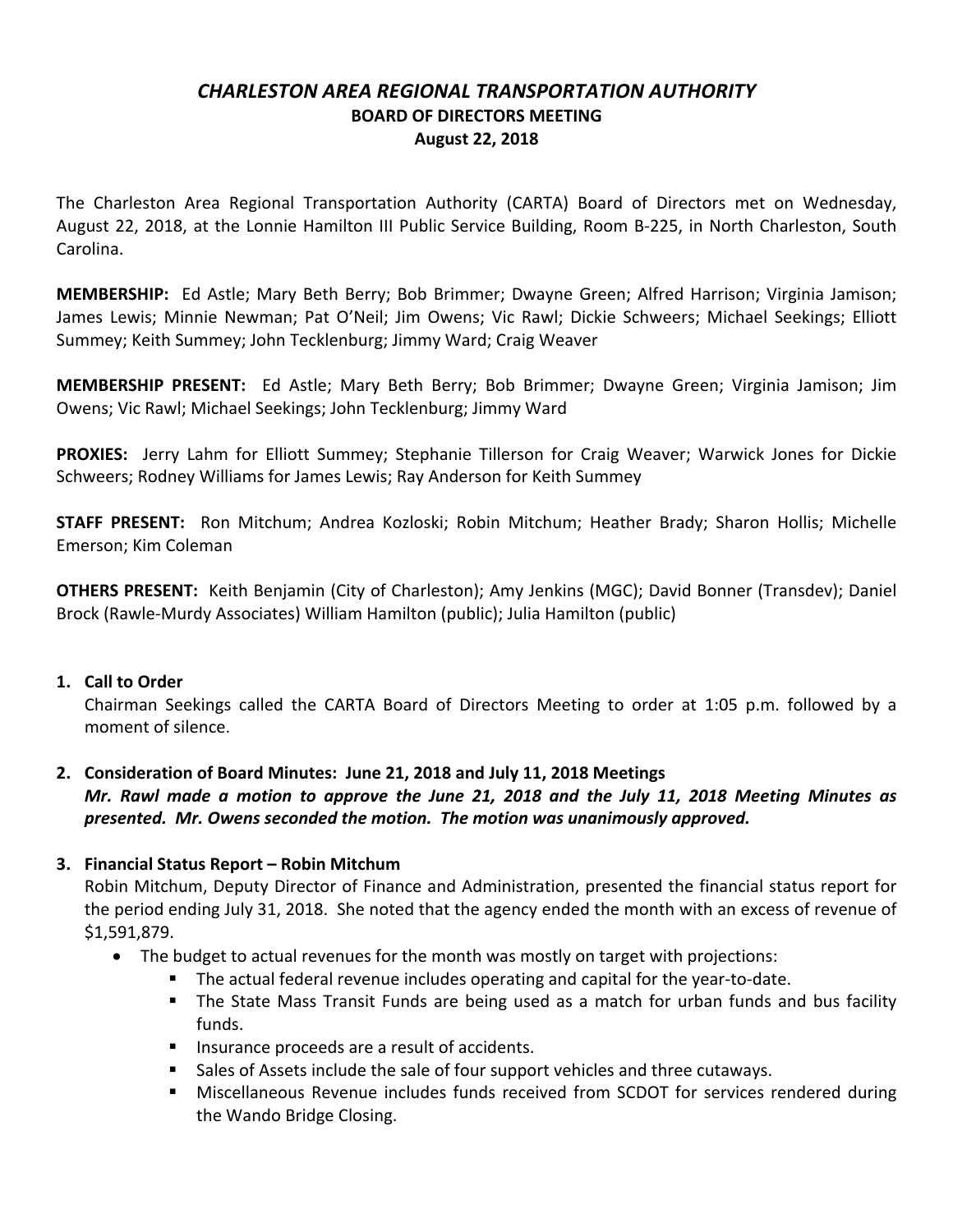- The budget to actual expenditures for the month was mostly on target with projections with the exception of the following items:
	- Printing includes costs of printing route maps, brochures and passes.
	- Marketing includes costs associated with promoting the transit system.
	- § Automotive costs include both parking expenses and mileage reimbursements to employees.
	- Accounting (Auditing) cost is the fees for the annual audit.
	- § Dues include the annual membership fee to the Charleston Metro Chamber of Commerce.
	- Office Equipment Rental includes the quarterly postage meter rental fee and the cost of the portable toilet rental for the HOP lot.
	- Rent includes the Rivers Avenue Park-N-Ride lot, Ashley Phosphate Park-N-Ride lot, Leeds Avenue lot lease from SCE&G, SC Works Trident lease space and document storage.
	- § Professional Services include legal fees, payroll processing system fees and the cost of the security guard for the HOP lot.
	- Contract Services (IGA & Management) is the extensive services provided to CARTA.
	- Vehicle Maintenance is the cost to maintain the fleet.
	- Operating Fees & Licenses include credit card transaction fees, DMV fees, storm water fees and solid waste fees.
	- Insurance includes the cost of liability insurance provided by the Insurance Reserve Fund. The amount reflected is the bulk once a year renewal invoice. We will receive premium adjustments throughout the year as we add and remove assets, but this amount reflects the bulk of the expenditure for the year.
	- Security cameras include the purchase of additional cameras at the Super Stop, Leeds Avenue and additional security cameras for rolling stock.
	- Depreciation includes the quarterly fiscal year 2018 depreciation expense.

Ms. Mitchum also reviewed the HOP expenditures. As of July 31, 2018, total expenditures for the HOP program are \$425,903. The Board received the Financial Overview/Status Report as information.

# **4. Route Advisory Committee Recommendation – Sharon Hollis**

Sharon Hollis, Principal Planner, presented the Route Advisory Committee Report. She reviewed, in detail, the routes with lesser than 50% average performance measures. Ms. Hollis discussed the cost savings, based on the respective recommendations, of the following routes: HOP (cost savings of \$140,000); Route 204-MUSC/Calhoun (cost savings of \$150,000). The following routes were cost neutral: 31-Folly Road; Route 4-Airport Express; Route 13-Remount. She also presented the system-wide performance (ridership and revenue) from January 2018 to April 2018. Chairman Seekings requested a quarterly report of routes including real-time progress. Discussion was held regarding the need for transit on Meeting Street. Mr. Mitchum noted that the process to adopt the recommendations will start at the next meeting of the Route Advisory Committee. The Committee will then take the recommendations to the full Board for approval. Mr. Astle thanked the committee members and staff for their work on the Route Advisory Committee.

## *Mr. Rawl made a motion to approve the Route Advisory Committee Recommendations as presented. Mr. Green seconded the motion. The motion was unanimously approved.*

## **5. Hospitality on Peninsula Service – Ron Mitchum**

Ron Mitchum, Executive Director, commented that the HOP service is doing well and continues to see improvements each month. Ridership continues to increase and is expected to increase more since the College of Charleston is back in session. Mr. Mitchum delivered an overview of the estimated cost of operations and cautioned the Board regarding the deficit of \$(450,238). He noted that the agency continues to try to identify funding sources. Mr. Mitchum noted that the City of Charleston and the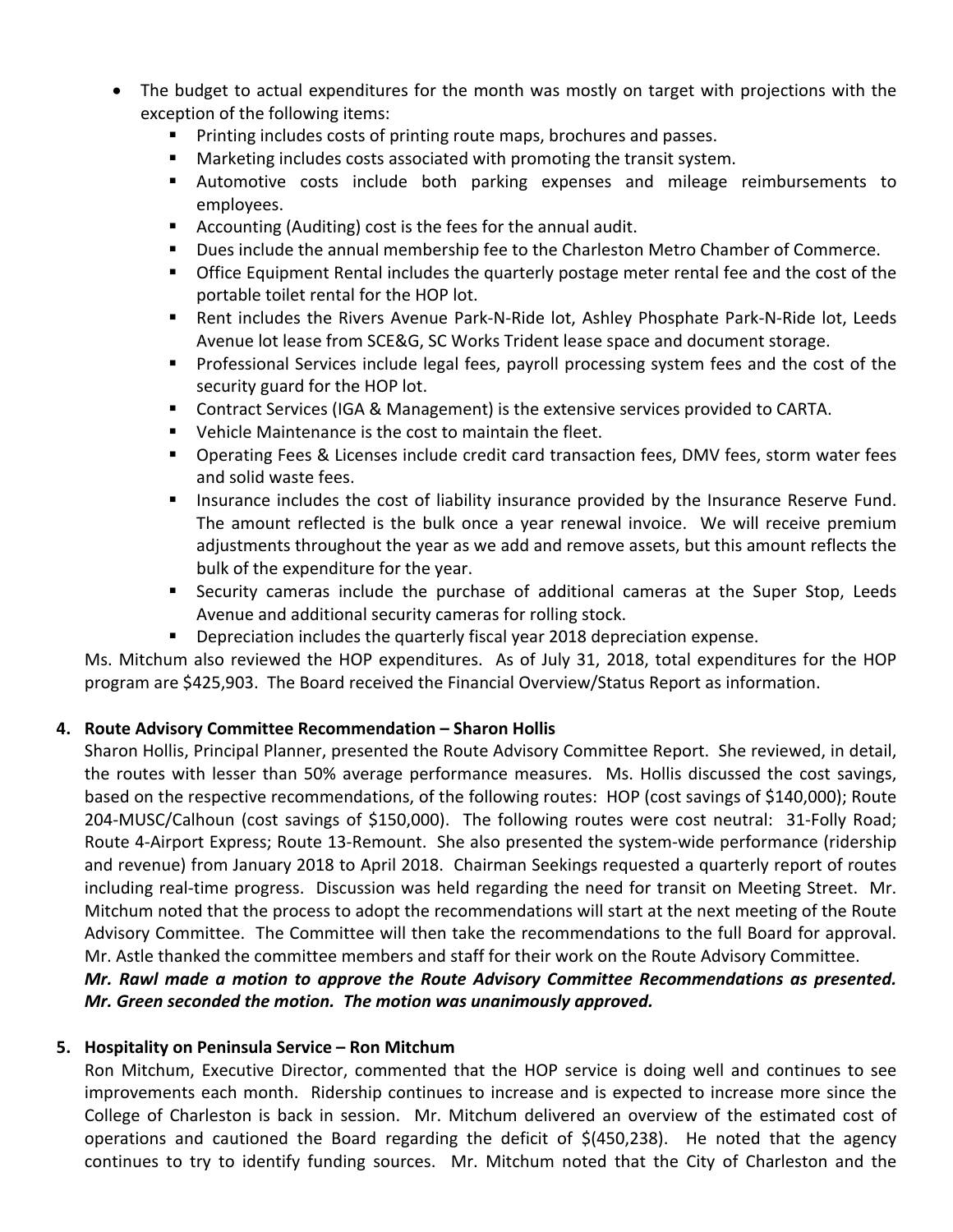private sector will provide some funding but other sources will need to be identified. He also discussed the parking lot utilization from April through July noting utilization is based on the 150 spaces that are available for daily use. Parking lot utilization was 7% in April, 24% in May, 59% in June and 52% in July. Mr. Mitchum commented that the security cost will go down since the security guard will be on duty during night-time hours only. Ms. Hollis discussed the study that the staff conducted regarding the service and the gap in service. Most of the riders are from the hospitality industry. She noted that the responses from the almost 400 surveys were very much in favor of the service. Mr. Mitchum commented that he would like to form a HOP Subcommittee. Mayor Tecklenburg volunteered to serve on the subcommittee. Chairman Seekings stated that other Board members will be appointed to form the HOP Subcommittee. Chairman Rawl recommended that staff needs to look at perhaps integration the HOP/DASH routes if they overlap and expand to Mt. Pleasant and the Naval Hospital. He commented that the public minds need to be changed and people need to get on the buses. Mr. Mitchum then discussed the Charleston County Transportation Sales Tax regarding transit. A handout of the presentation was distributed to the Board. Chairman Seekings noted that he continues to hold discussions with the hospitality industry regarding providing funding. The industry's contribution is currently set for \$15 thousand a month for the next four months. It is recognized that more funding will be necessary therefore further conversations with the hospitality industry will occur.

*Mr. Jones made a motion that the HOP service be discontinued. Chairman Seekings acknowledged that the motion was not seconded and noted that the service will proceed.*

### **6. Shelter/Bench Installation Status Report – Andrea Kozloski**

Andrea Kozloski, Deputy Director of Operations and Support, presented the Shelter/Bench Installation Status Report. She noted that she will continue to update the Board on the shelter/bench installation progress, until the completion of the project, on a monthly basis. Ms. Kozloski reviewed, in detail, the locations which are due to receive a bench or shelter. She noted that 62 shelters and benches have been ordered and that installation will occur as deliveries are received. Mr. Mitchum noted challenges with the vendor on the delivery schedule. If no objection from the Board, he would like to go forward with the number two vendor as well as the contractor for the same cost. The Board had no objection to the agency proceeding with the 2<sup>nd</sup> vendor and contractor and received the Shelter/Bench Installation Status Report as information.

#### **7. Project Status Reports – Sharon Hollis**

- **A. Regional Transit Framework Plan:** Ms. Hollis delivered a Regional Transit Framework Plan update. She discussed the high capacity transit corridors. Ms. Hollis also noted that ridership and cost estimates are being developed and the final plan should be completed in September.
- **B. Regional Park-N-Ride Study:** Ms. Hollis delivered an update on the Regional Park-N-Ride Study. She noted that overall plan costs are anticipated at \$20-\$22 million over a five-year period. The cost does not include right of way or property acquisitions. Costs also do not include operating or maintaining the lots.
- **C. Intermodal Center:** Ms. Hollis projected slides depicting the construction progress on the Intermodal Center. She noted that the building completion date is October 2018, the Amtrak move date is November/December and the building demolition/project completion date is March 2019.
- **D. Lowcountry Rapid Transit:** Ms. Hollis updated the Board on the status of the Lowcountry Rapid Transit project and the project timeline as well as the NEPA timeline. She noted that contract negotiations with HDR Engineering are being finalized.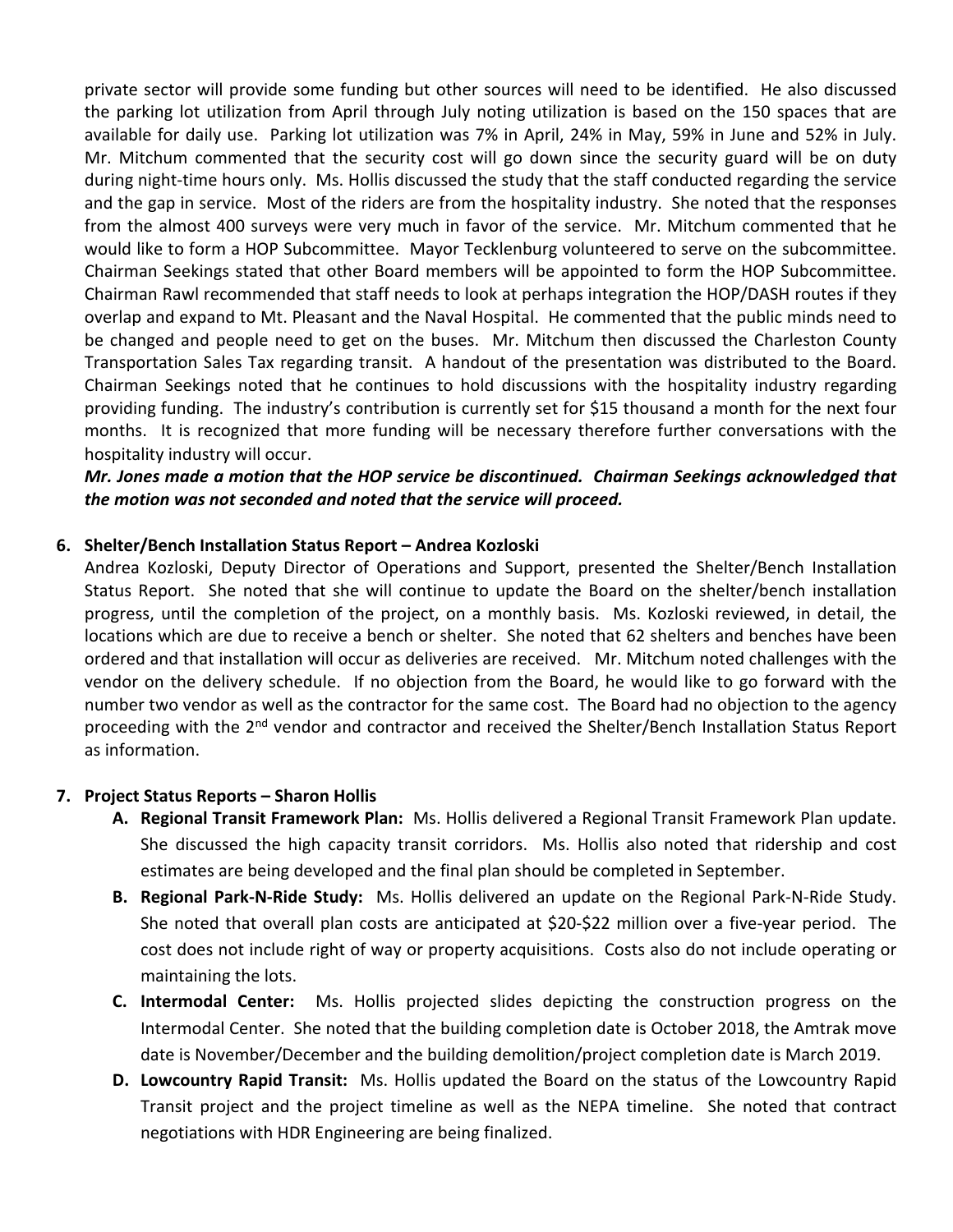**E. Mt. Pleasant Planning Project:** Ms. Hollis noted that Phase 1 of the Mt. Pleasant Transit Study is underway. An online survey resulted in over 1,500 responses. A public open house was held and Phase 2 (plan development) will occur in the Fall of 2018. Mr. Owens thanked Ms. Hollis on the outstanding work regarding the Mt. Pleasant Planning Project. He made an inquiry on the timeframe; Ms. Hollis will have a draft report in September. Ms. Tillerson made an inquiry regarding transit planning projects for Johns Island due to the extreme need because of growth. Ms. Hollis noted TriCounty Link's route improvements and revisions that should assist Johns Island residents. The Board received the Project Status Reports as information.

### **8. Marketing/Outreach Report – Daniel Brock**

Daniel Brock, with Rawle-Murdy Associates, presented the Marketing/Outreach Report. He updated the Board on Social Media engagements and link clicks. Mr. Brock also noted that a public listening session was held on Daniel Island regarding public transit on the island. He shared some input from the public. Mr. Brock also highlighted various media and outreach events. He encouraged Board members to participate in the Senator Kimpson Ride Along this Friday (departing the HOP lot at 1:30 p.m.). Mr. Jones commented that media articles have been misleading with various reports of individuals using the HOP service. Mr. Mitchum then discussed the Hurricane Preparedness Guide. The Guide was distributed to the Board in advance of the meeting. The Board received the Marketing/Outreach Report as information.

### **9. Executive Director's Report**

Mr. Mitchum highlighted the following matters:

- Senator Graham's office informed the agency that the Low-No Emissions Grant Application was successful and result in \$1.5 million.
- Low Floor Cutaways will replace four neighborhood shuttle buses that will transfer to Tel-A-Ride vehicles.
- An RFP will be issued for Bus Remanufactures; the remanufactures will include four vehicles per year for two years which will extend the bus life an additional six years.
- A grant was awarded for mobile ticketing.
- Discussions have been held with the Isle of Palms and Folly Beach personnel regarding transit for hospitality workers.
- Creation of an External Relations Committee: the committee members would work closely with staff and Rawle-Murdy Associates and would speak on behalf of CARTA at events to educate the community and bring the Charleston region up to date on the work CARTA is performing.
- Reports were distributed prior to the start of the meeting which included ridership summary statistics, the monthly performance snapshot, upcoming events and activities.

The Board received the Executive Director's report as information.

## **10. Other Business, If Any**

No further business was discussed.

#### **11. Public Comments, If Any**

There was one public comment:

• Mr. Hamilton, of Best Friends of Lowcountry Transit, acknowledged the Board's efforts. He distributed materials and spoke about hurricane evacuation stops and signage as well as riding with the Mayor of Lincolnville and JA Moore to discuss the impact of the fast growing region and community development.